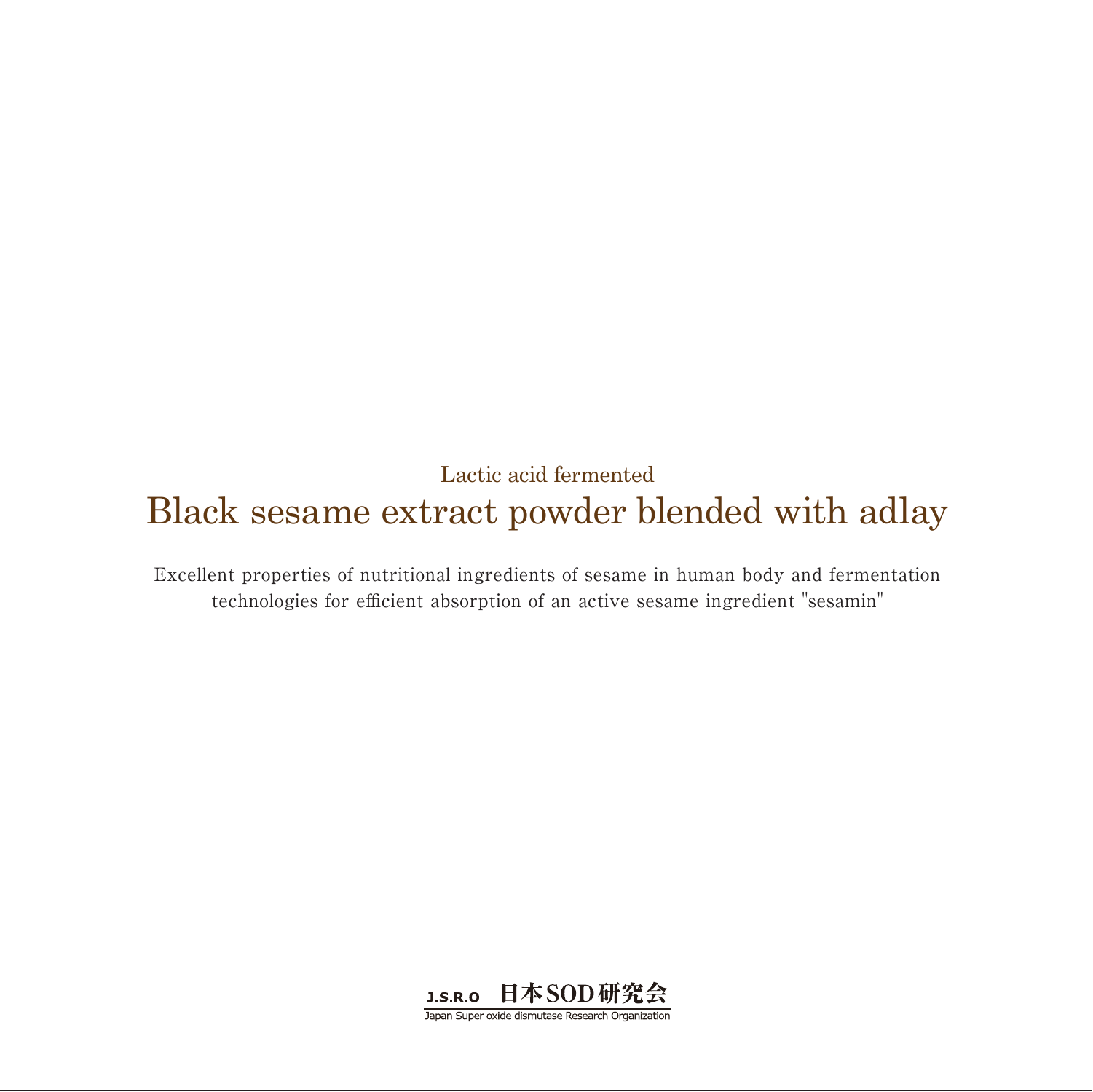### History of sesame

It is considered that sesame is native to the savannah zone in Africa. Human beings have a long history of utilizing sesame and the records of the utilization can be found elsewhere in the world. So as to prove that, sesame seeds were discovered even in ancient monuments. Sesame was highly valued as a medicine in Egypt and India, and as an offering to the Gods in Mesopotamia. It was a valuable food that only the privileged class can obtain. In "Shennong Ben Cao Jing," said to be the oldest Chinese book on medicinal plants, there is a description that reads "eating sesame seeds every day prevents aging." It seems that ancient people also paid attention to the benefits of sesame as the food of immortality.

Even today, sesame remains to be a very beneficial food in people's lives. In fact, there are many words and phrases associated with sesame in Japanese: "Hirake



goma (Open the door)," "Gomakasu (Cheating)," "Goma wo suru (Flattering)," and so on. These demonstrate that sesame is so close to us. Incidentally, the word "Gomakasu" came from an anecdote that even the worst cook could instantly prepare a delicious dish by putting sesame seeds on it.

In Japan, since ancient times, sesame has been highly valued not only as a versatile seasoning but also as a healthy food and used for a wide range of cuisines.

Among others, sesame seeds were processed into a variety of forms as a valuable source of protein and have long been used in dishes such as sesame tofu and sesame dressing. It is quite impressive even today to know the wisdom of ancient people, who had focused on the excellent use value of sesame long before the nutritional ingredients of sesame were unveiled. From these facts, it is apparent that sesame is one of the indispensable foods in our daily life for health maintenance.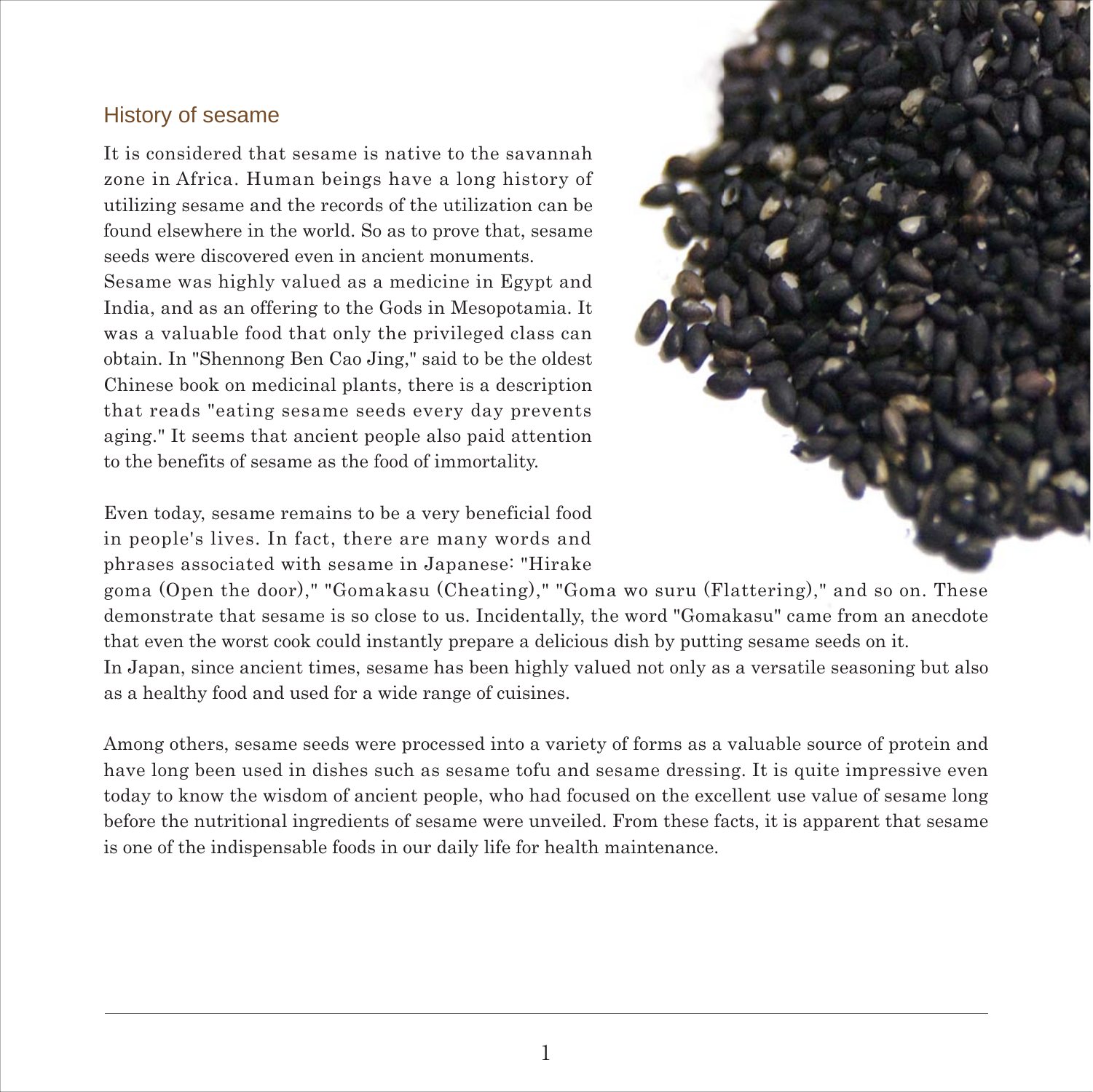Nutritional ingredients per 100 g of sesame (dried)

| Energy        | 578kcal            |
|---------------|--------------------|
| Protein       | 19.8 <sub>g</sub>  |
| Lipid         | 51.9g              |
| Carbohydrate  | 18.4q              |
| Sodium        | 2mg                |
| Dietary fiber | 10.8 <sub>q</sub>  |
| Calcium       | 1200 <sub>mq</sub> |
| Iron          | 9.6 <sub>mg</sub>  |

Source: "Standard Tables of Food Composition In Japan Fifth Revised and Enlarged Edition, 2006"

"anthocyanin," a polyphenol with anti-oxidant properties.

Nutritional ingredients unveiled in recent years

### Nutritional ingredients of sesame

Sesame is a food that contains various nutritional ingredients such as vitamins, minerals, and dietary fiber. Among the main ingredients of sesame, oils and fats occupy about 50%; over the 80% of fatty acid content is linoleic acid and oleic acid, which are called "unsaturated fatty acids." Vegetable proteins, which occupy approximately 20%, contain an abundance of essential amino acids, such as methionine (improves liver functions) and tryptophan (helps keep your skin and hair healthy). Calcium (needed for bone health) is about 11 times more than the same volume of cow's milk and iron (that helps prevent anemia) is about five times more than the same amount of spinach. In addition, black sesame also contains a pigment called

### Sesamin - a rare ingredient specific to sesame

In fact, it is in relatively recent years that a scientific study on the nutritional ingredients of sesame was commenced. Although it is widely known that sesame has health benefits, there were many things that we did not know about sesame such as what kind of effect each ingredient has. After investigation, we found that sesame was totally balanced nutrition food as described earlier. However, only investigating these nutritional ingredients does not demonstrate that sesame is absolutely superior to soybeans, rice, and other foods and therefore was not enough to identify the health benefits historically passed down among people in the world - such as the effects of sesame referred to as the food of immortality in China.

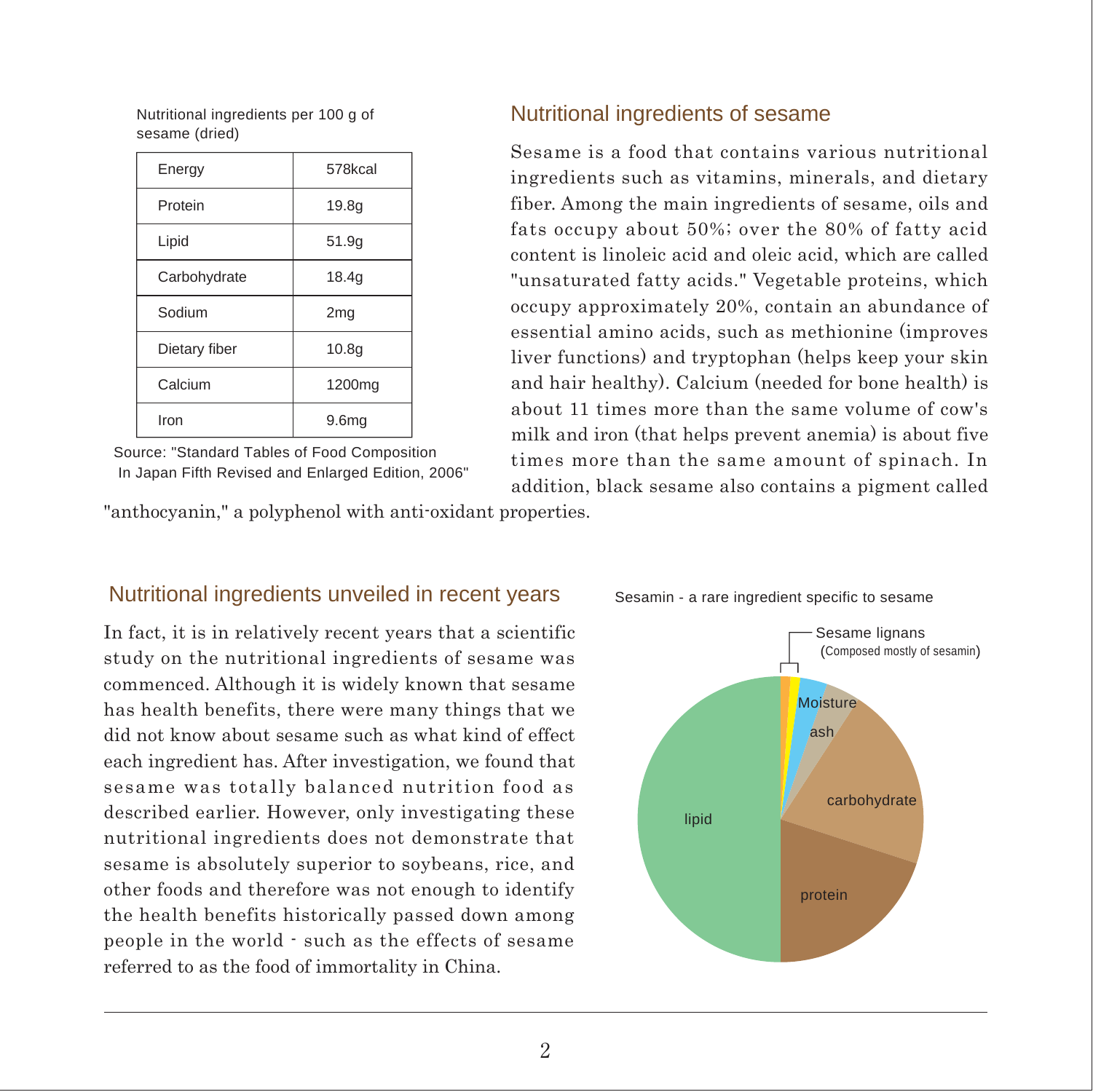### Sesamin - a rare ingredient specific to sesame

So, a study on sesame-specific ingredients was commenced and eventually the attention of researchers was attracted to the sesame-specific ingredients called "sesame lignans," contained in sesame in only a small amount. There are several types of sesame lignans; sesamin is the most abundant lignan contained in sesame. Besides sesamin, there are sesamolin and sesamol. All of these are called generally "sesame lignans." The benefit of sesame lignans that was discovered first was their anti-oxidative effect. Sesame seeds oil, frequently used as frying oil, has a characteristic that it can be used repeatedly over and over, compared with other edible oils.Oil has a property of gaining its weight by absorbing oxygen and moisture in the air if left at a temperature of 60 ° C as oxidative deterioration progresses. Based on this, an experiment was conducted to determine which oil is poorly oxidized.

### Anti-oxidant properties of "sesame lignans"

While oxidation progresses in corn oil, safflower oil, soybean oil, and rapeseed oil at an early stage, oxidation does not progress that much in sesame oil even after exposed to the air for a period of 50 days. This is due to the anti-oxidant properties of sesame lignans that protect oil from oxidation.

Although unsaturated fatty acids such as linoleic acid and oleic acid have a disadvantage of being oxidized easily, sesame contains lignans that have excellent anti-oxidant properties to inhibit this effect.



Source: "Science of Sesame" (Asakura Shoten)

### Amazing mechanism of sesame lignans Sesame lignans exhibit superior effects by reaching and working directly on the liver

The study revealed how the sesame lignans ingested into the body and works. It was found that sesamin, a sesame lignan, is absorbed from the intestine and reaches the liver without being activated through a blood vessel called portal vein, and then activated in the liver. This is a unique characteristic of sesamin. It was also revealed that sesame lignans are excreted from the body after a period of one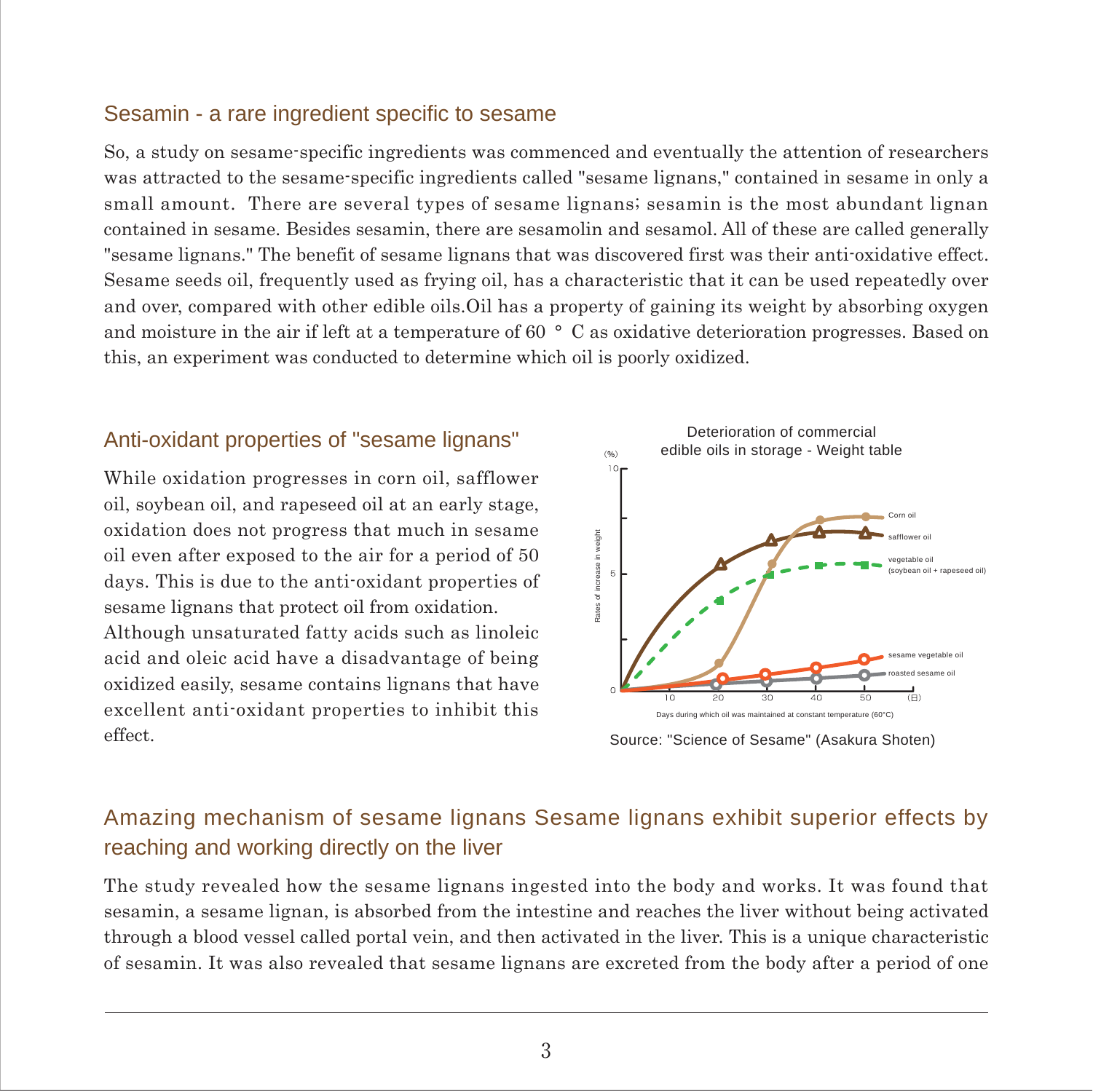day. Because sesame lignans with anti-oxidant properties are excreted from the body in a short period of time instead of being accumulated in the body, it is ideal to ingest it regularly every day. It is known that active oxygen, said to be a cause of aging, is particularly produced in the liver. To prevent the body from being oxidized, it is essential to eliminate this active oxygen from the liver. The sesame lignan "sesamin" is absorbed efficiently into the body and activated once it reaches the liver, where active oxygen tends to produce the most, to exhibit an excellent anti-oxidative potency that inhibits active oxygen.



### Liver is the key to active oxygen reduction

It is said that the liver consumes much of the oxygen taken into the body (30 to 50%) for vital functions such as energy supply, synthesis of body components, and decomposition of toxic substances. Therefore, it is an organ where active oxygen is produced easily. Allowing an excessive amount of active oxygen to be produced in the liver causes damage to normal cells, interrupting the supply of energy to the whole body. This could result in symptoms such as a feeling of unwellness, fatigability, and poor complexion.



Basically, in the human body, an enzyme called SOD (superoxide dismutase) that inhibits active oxygen is produced in the liver.

SOD, if sufficiently produced, will inhibit the production of active oxygen to a proper balance. However, unfortunately, it is said that SOD enzyme secretion starts lowering gradually at the age of 40 or older in general and deteriorates with age. This is the reason why we need to keep our liver healthy by supplementing daily meals with anti-oxidant substances to prevent excessive production of active oxygen.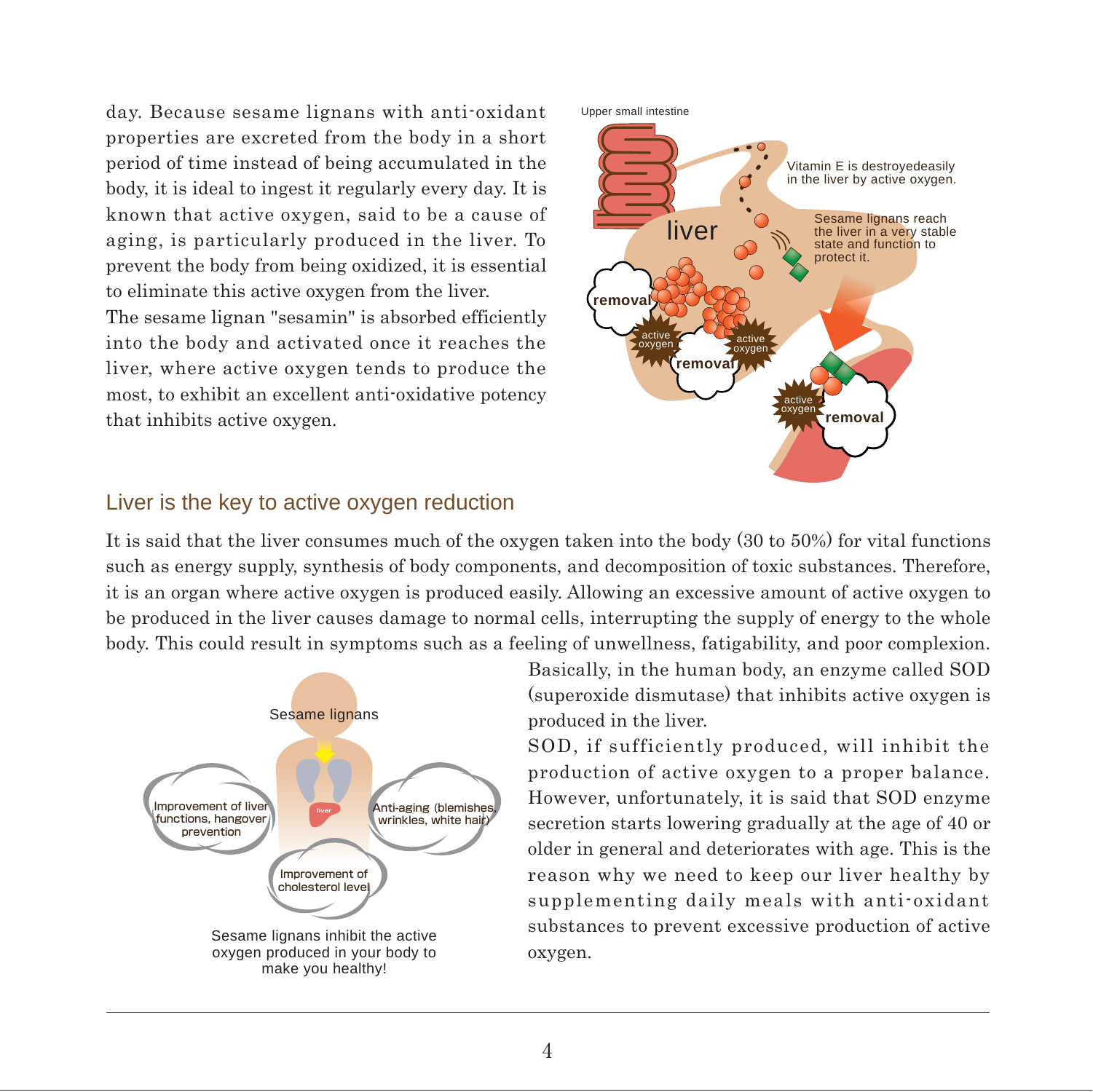### Lactic acid fermentation for efficient absorption of sesamin

So, efforts were made to develop a technique that enables the nutritional ingredients of sesame to be absorbed efficiently. While sesamin, a sesame lignan, exhibits excellent anti-oxidant properties, it has a disadvantage of poor digestion and absorption due to its lipophilicity. The supplements currently available in the market are designed to dissolve together in lipids such as vitamin E so as to be absorbed more easily than sesamin alone.

However, the study showed that sesamin does not dissolve in mineral acids (HC1, H2SO4, etc.), but dissolves well in alcohol and organic acids (lactic acid, acetic acid, citric acid, etc.).

Therefore, to enable sesamin to be absorbed into the body most efficiently, blending lactic acid (produced during lactic acid fermentation) with a small amount of another acid not only yields favorable results for taking full advantages of the active ingredients contained in sesame, but also provides the most streamlined method for utilizing the metabolites produced in lactic acid fermentation. This also makes it possible to ingest more sesame lignans with healthy ingredients.



### Effects of lactic acid bacteria that have been utilized for a variety of fermented foods



Lactic acid bacteria also have long been used for producing fermented foods such as yogurt, cheese, and pickles. "Lactic acid bacteria" do not refer to specific bacteria, but refer collectively to bacteria that decompose a certain sugar to produce lactic acid.

Although the effects of lactic acid are diverse, it is particularly worth noting that "lactic acid improves the environment inside the intestine." In the human intestine, 100 to 500 species, or 100 trillion of intestinal bacteria are present. These include "good bacteria" that have a positive effect on health, "bad bacteria" that have a negative effect on health, and other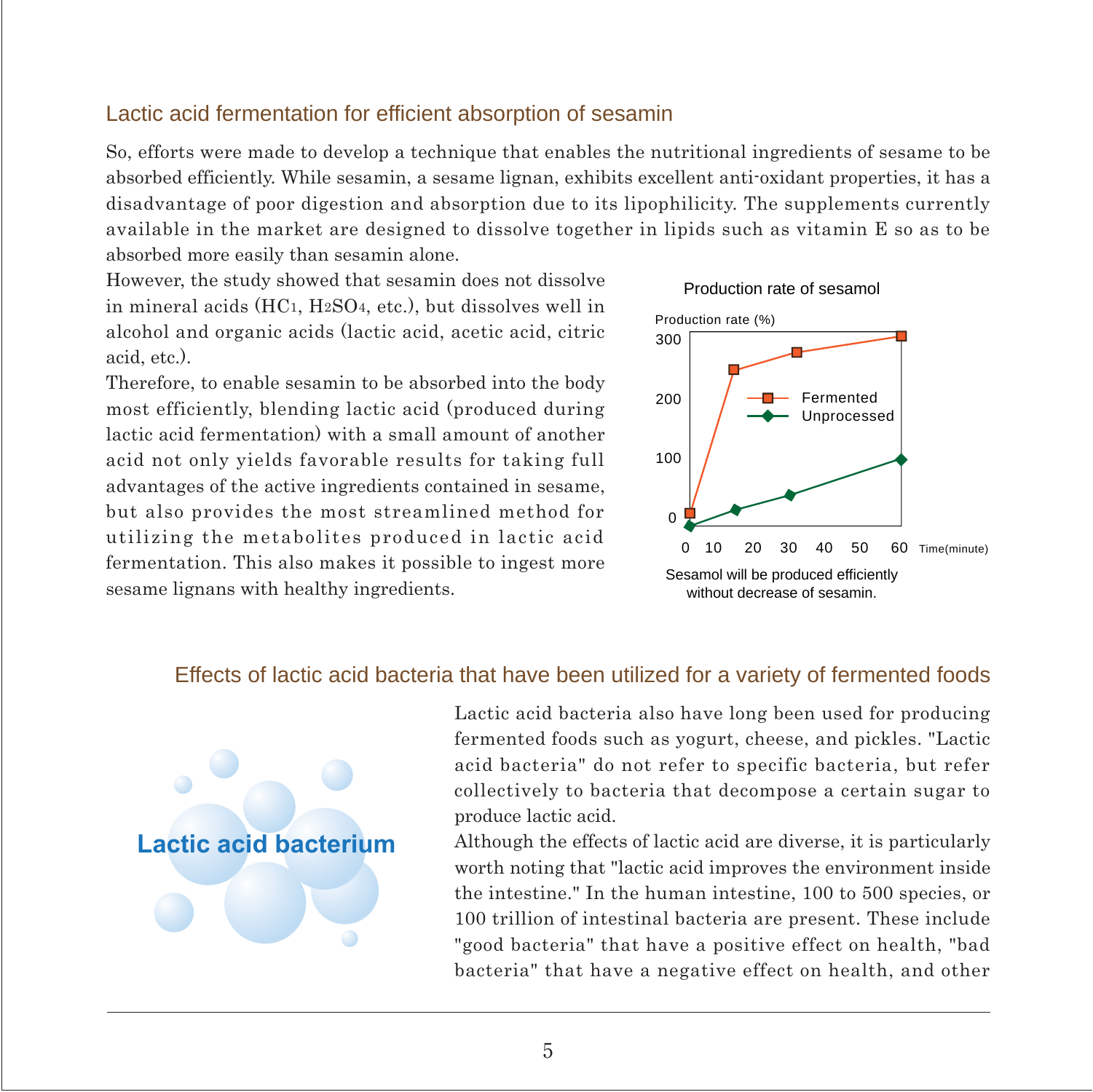intestinal bacteria that are neither good nor bad. Among these, "bad bacteria" will exert harmful effects on health in various aspects if proliferated too much. Lactic acid bacteria help "good bacteria" increase in number, thus preventing "bad bacteria" from increasing excessively to improve the environment inside the intestine. Other than that, lactic acid bacteria have such benefits as improving and maintaining immunity. Remember that the intestine is closely linked to immunity and central to the health as an important organ. Using lactic acid bacteria to increase the number of "good bacteria" means to improve immunity, consequently.

### Production of sesamol using heat treatment

Sesamolin, a sesame lignan, is a precursor of a specific anti-oxidant substance. It is known that sesamolin is decomposed to produce sesamol, a compound with a high anti-oxidative property.

Based on this, it is considered that heat-treating sesame after lactic acid fermentation should cause sesamolin to be decomposed into sesamol. After repeated laboratory tests using varied temperature conditions and lactobacillus strains, a technique to efficiently produce sesamol with excellent anti-oxidant properties without decrease of sesamin was developed (Patent publication 2004-173692 "Method for producing fermented sesame").





### Production of GABA using lactic acid fermentation

GABA (gamma-aminobutyric acid), a kind of amino acid, is known to be contained in a relatively large quantity in fermented foods such as rice bran pickles and kimchi. Niwa Medical Laboratory had been conducting a study on generation of GABA using lactic acid fermentation, and recently discovered specific lactic acid bacteria from among numerous strains and developed a technique to produce GABA in an efficient manner.

GABA is an inhibitory neurotransmitter that suppresses excessive secretion of excitatory neurotransmitters such as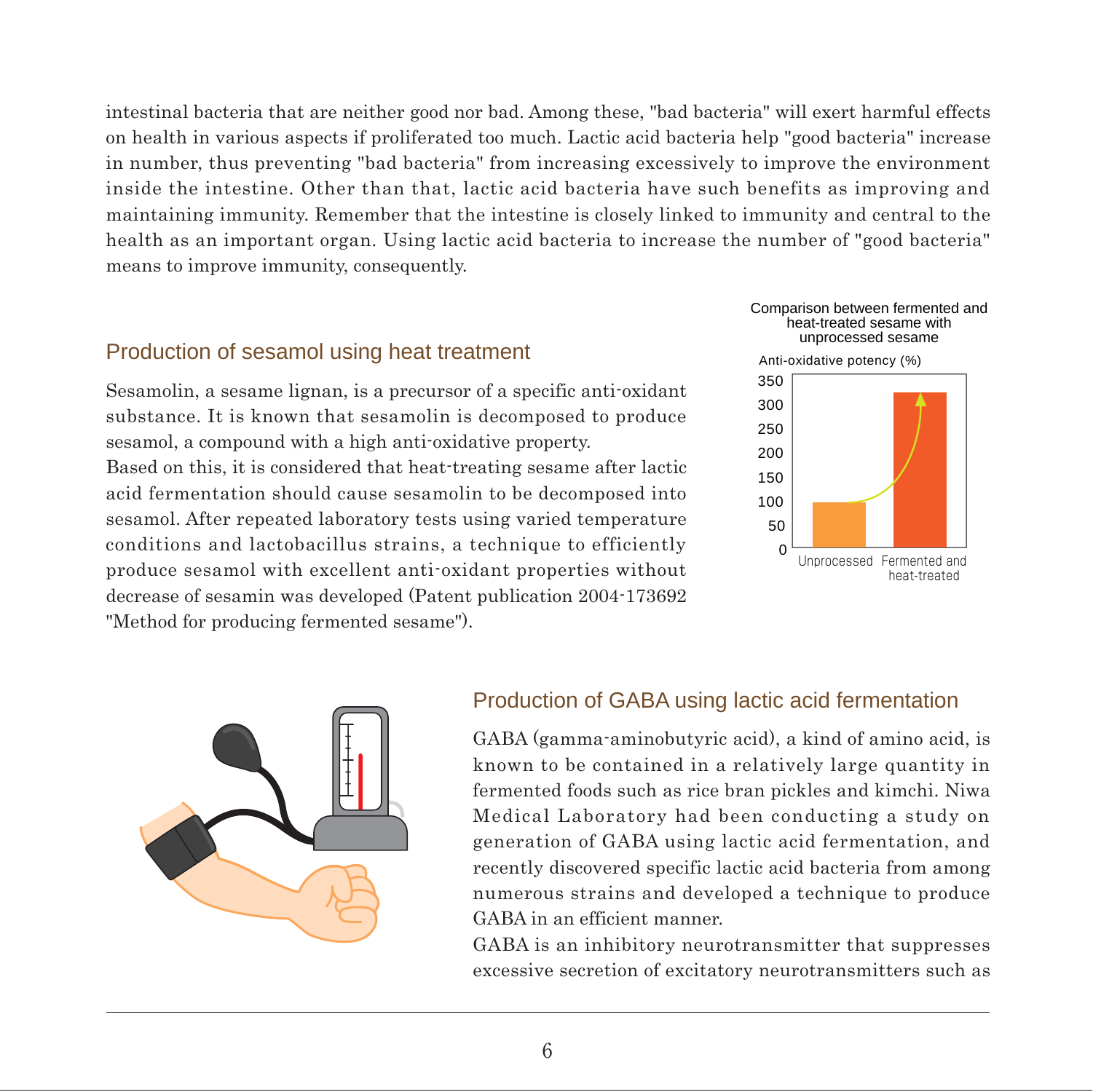adrenaline and dopamine and is said to have an anti-stress effect that helps people get calm and relaxed. There is also a finding that GABA enhances learning effectiveness and improves insomnia. Besides these benefits, it is considered that GABA inhibits the secretion of noradrenaline and alleviates the constriction of blood vessels to lower the blood pressure, so the effect of improving hypertension can be expected.

### Synergistic effects brought by blending adlay

Adlay contain an abundance of high-quality proteins, whose amino-acid composition is rated as "excellent" in grains. It is a well-known fact that adlay also contain plenty of vitamin B1, vitamin B2, calcium, iron, and dietary fiber, speeding up the metabolism. Therefore, blending adlay, rich in these nutritional ingredients, with lactic acid fermented black sesame seeds, which contain an abundance of anti-oxidant substances, can produce synergistic effects. The benefits that can be expected with adlay alone are the improvement in atopic dermatitis, rough skin, dry skin, skin care, wart removal, swelling, and so on (due to their diuretic effect). They have long been used through the ages as a potion for normalizing gastrointestinal functions.

In addition, it is said that coixenolide, one of the ingredients of adlay, has an anti-tumor potency and properties to inhibit carcinoma growth are identified. As described above, adlay can provide diverse

effects. However, the most important point is that it improves the flow of moisture in the body by speeding up the metabolism. It seems that this facilitates the discharge of excessive heat and moisture from the body, leading to pus discharge, detoxification, intestinal regulation, skin purification, and other benefits.

It seems that adlay provide benefits appreciated by women…

**Improvement in skin care, dry skin, rough skin, swelling, and normalization of gastrointestinal functions**

With the expectation of the above benefits, adlay have been utilized since ancient times as a crude drug called "yokuinin."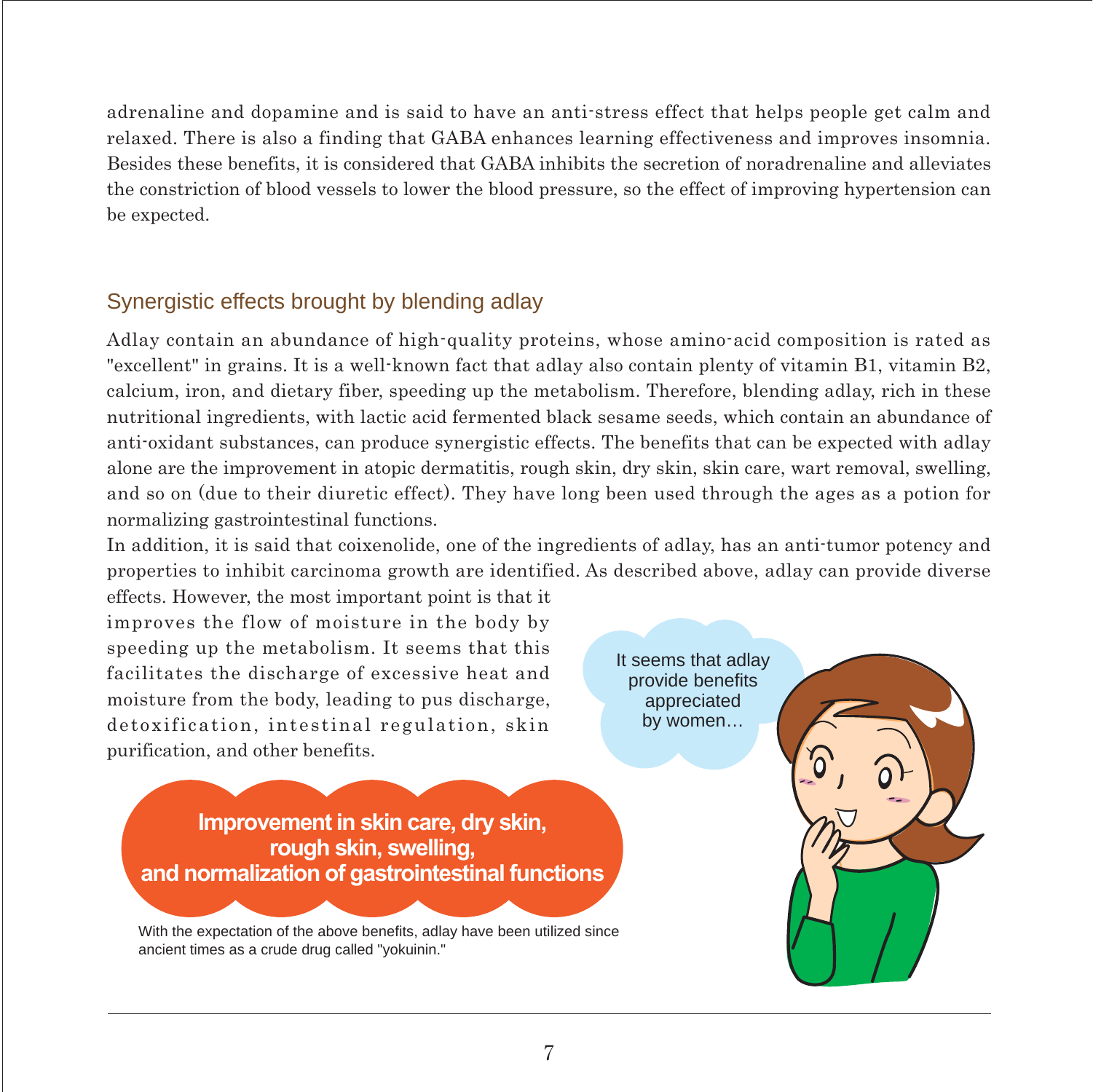# **Daily life to health<br><b>Black sesame is health benefits**

### Anti-oxidant properties of sesame lignans

It is said that sesame lignans (sesamin, sesamol, sesamolin, episesamin, etc.) have a high anti-oxidative property and are effective for lifestyle disease prevention and anti-aging. Moreover, for drinkers, sesame lignans facilitate the decomposition of acetaldehyde (a hangover cause) due to the effect of improving liver functions. This allows smooth





decomposition of alcohol to ease strain on the liver.

### Getting rid of bad cholesterol

The lipids of sesame seeds are mainly composed of fatty acids called linoleic acid and oleic acid. Linoleic acid, one of the essential fatty acids, is an important component of cell membranes. It is said that linoleic acid helps lower the blood cholesterol level and therefore is effective for prevention and improvement of lifestyle diseases. By contrast, oleic acid is a monounsaturated fatty acid and not essential. Oleic acid is attracting people's attention because it was revealed that the acid helps reduce LDL cholesterol (the bad cholesterol) and increase HDL cholesterol (the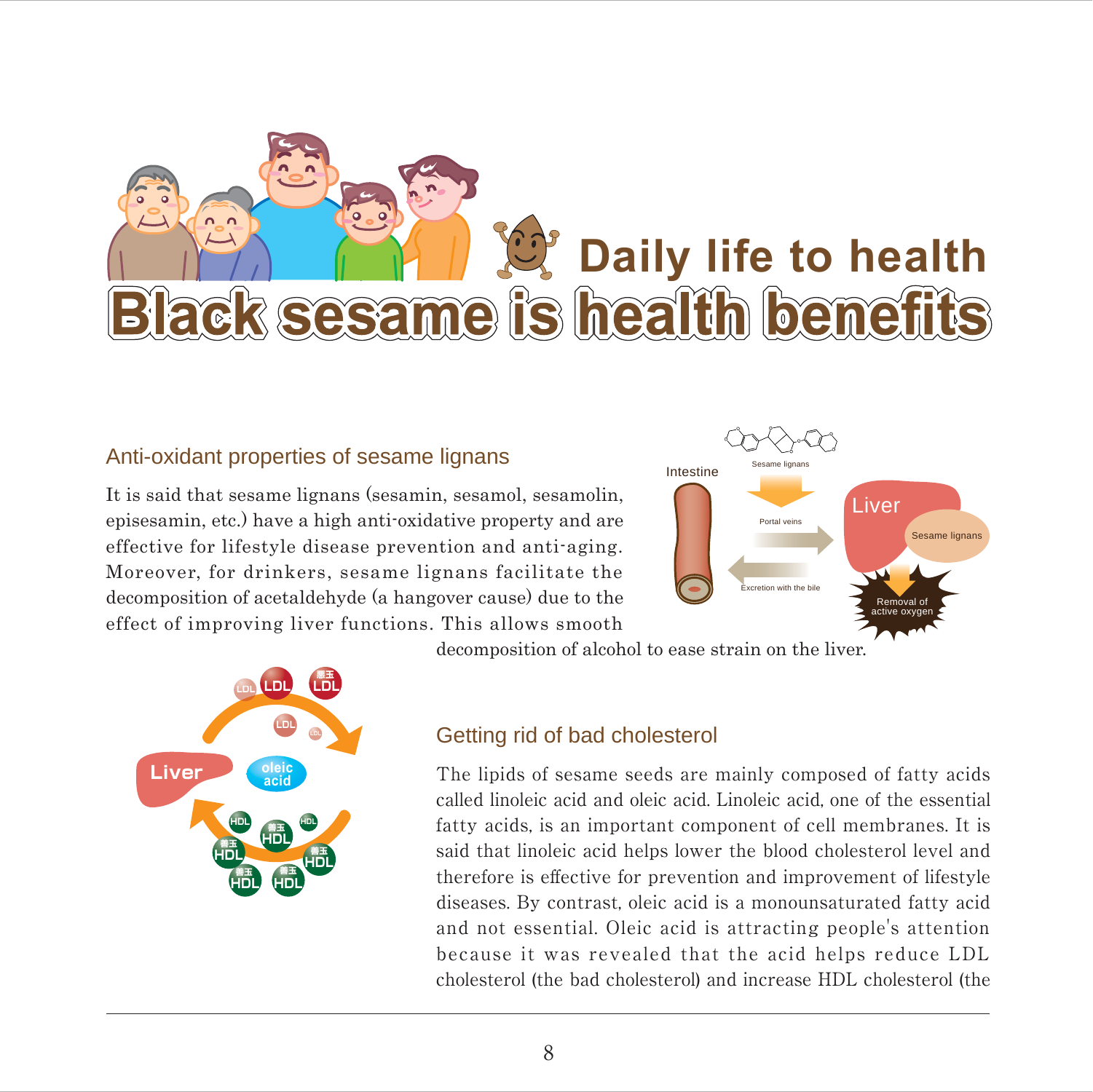### good cholesterol). Enhanced skin care

Since ancient times, women have eaten sesame seeds also for the purpose of skin care. They believed that, because of anti-oxidant substances, taking sesame seeds helps prevent aging and allows them to maintain beautiful skin and rich hair. It is said that the properties of sesame lignans, sesame-specific ingredients, not only allow for the skin to regain moisture, oil, and its elasticity for enhanced skin care, but also improve liver functions to facilitate skin metabolism. In addition, blending sesame seeds with adlay can produce synergistic effects with the benefits specific to adlay. In this way, people have eaten sesame seeds since ancient times, with an expectation of various health benefits.



### Black sesame is a treasure house of health benefits



In addition to those described above, the nutritional ingredients of black sesame also provide a number of benefits. For example, it is considered that the abundance of dietary fiber helps prevent constipation and sweep carcinogens out of your body. A polyphenol called "anthocyanin," which is a pigment of black sesame, works to reduce gray and white hair by facilitating the synthesis of melanin pigment. Other examples include vitamin E for hair loss prevention, iron for anemia prevention, calcium for osteoporosis prevention, and more.

As described above, black sesame is a treasure house of health benefits. Why don't you eat it daily and make use of it for your health?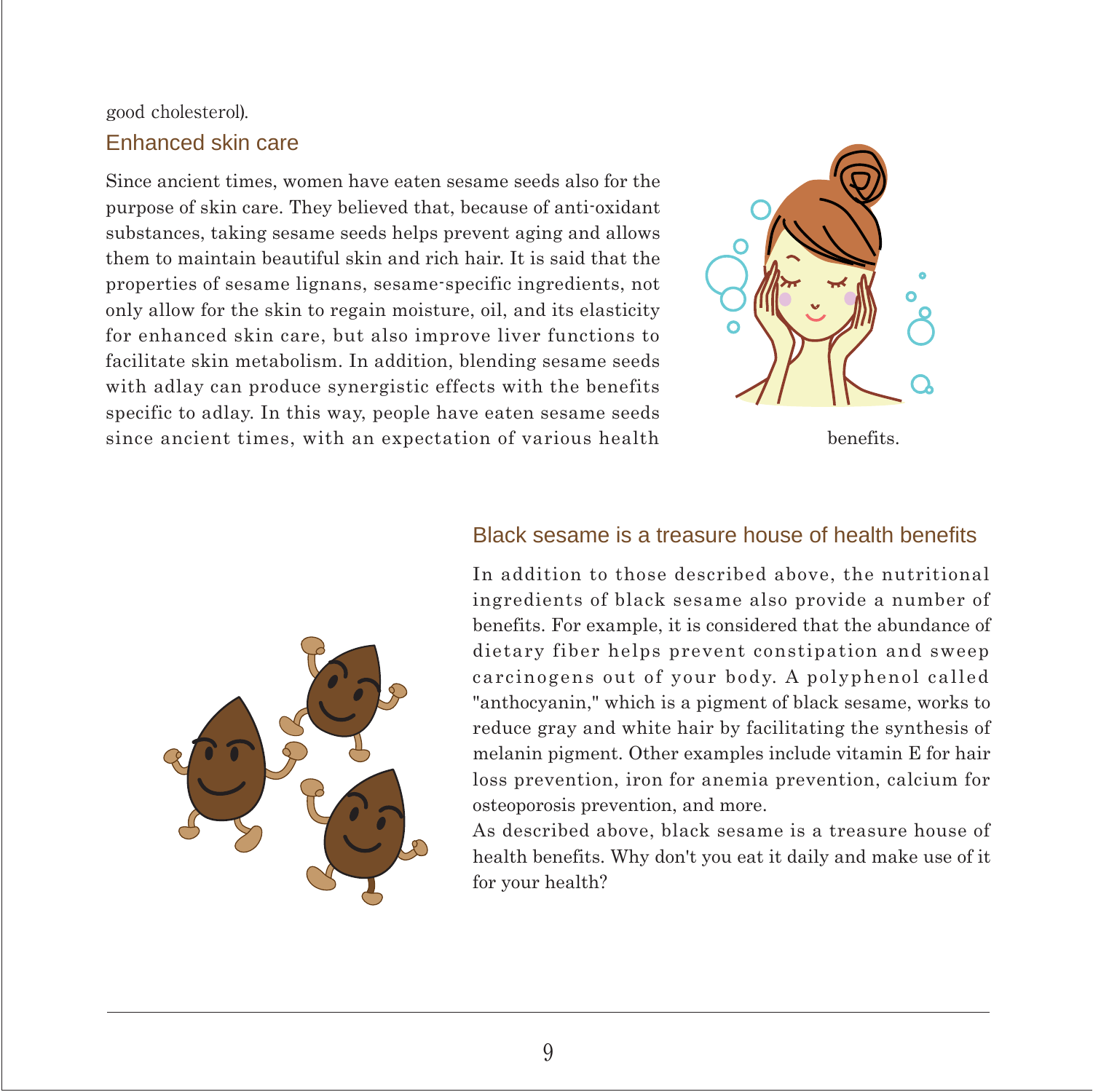known since ancient times

# Health benefits of sesame

Listed below are the sesame ingredients and the health benefits of sesame lignans. All of these are essential for health and skin care. Effects and efficacy of sesame have been known since ancient times.

> Anti-oxidant properties Getting rid of active oxygen to protect the body's cells

Anti-aging and skin care Anti-aging and skin care benefits due to sesamin's anti-oxidant properties

Cholesterol oxidation and hypertension prevention Reduction of bad cholesterol in the body to prevent lifestyle diseases

Supplement for the loss of female hormone Improvement of menopause symptoms due to sesamin's female hormone-like properties

> Hangover prevention Improvement of liver functions for smooth decomposition of alcohol

> > Cancer prevention Properties of sesamin to inhibit carcinoma growth

Improvement of hair growth and gray hair Sesame-specific ingredients that improve the hair condition from inside the body.